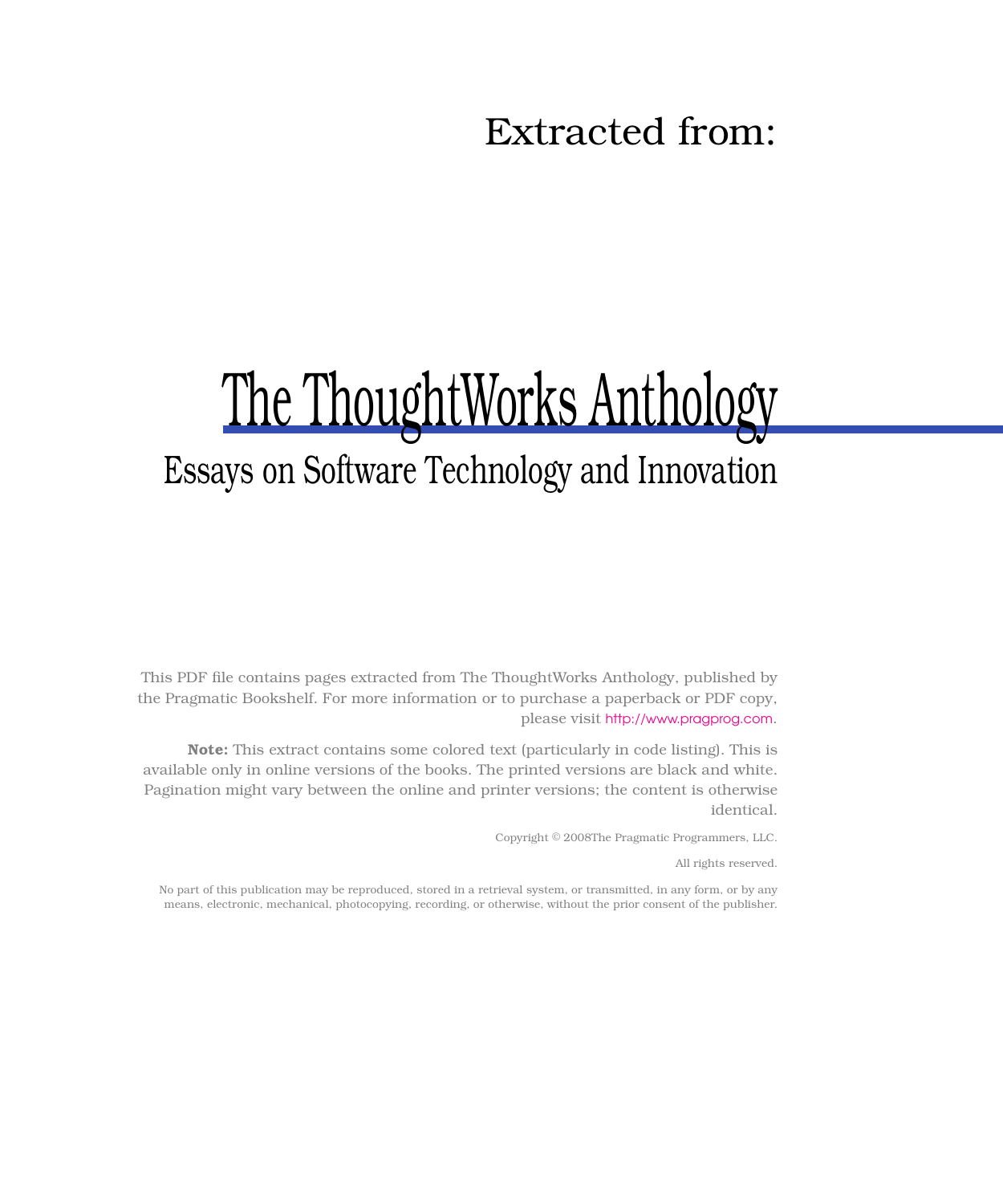### Chapter 3

# One Lair and Twenty Ruby DSLs

#### **by Martin Fowler, Chief Scientist**

Much of the reason for Ruby's recent popularity is its suitability as a base for writing internal domain-specific languages. Internal DSLs are domain-specific languages written using a valid subset of a host language. There's a resurgence about doing them in the Ruby at the moment.

Internal DSLs are an old idea particularly popular in Lisp circles. Many Lispers dismiss Ruby as having nothing new to offer in this space. One feature that does make Ruby interesting is the wide range of different techniques you can use in the language to develop an internal DSL. Lisp gives you some great mechanisms but relatively few compared to Ruby, which offers many options.

My purpose in this essay is to explore lots of these options for a single example so you have a sense of the possibilities and so you can consider which techniques work for you more than others.

#### 3.1 My Lair Example

For the rest of this chapter I'll use a simple example to explore the alternative techniques. The example is a common, interesting abstract problem of configuration. You see this in all sorts of equipment: if you want *x*, you need to have a compatible *y*. You see this configuration problem when buying computers, installing software, and doing lots of other less nerdy pursuits.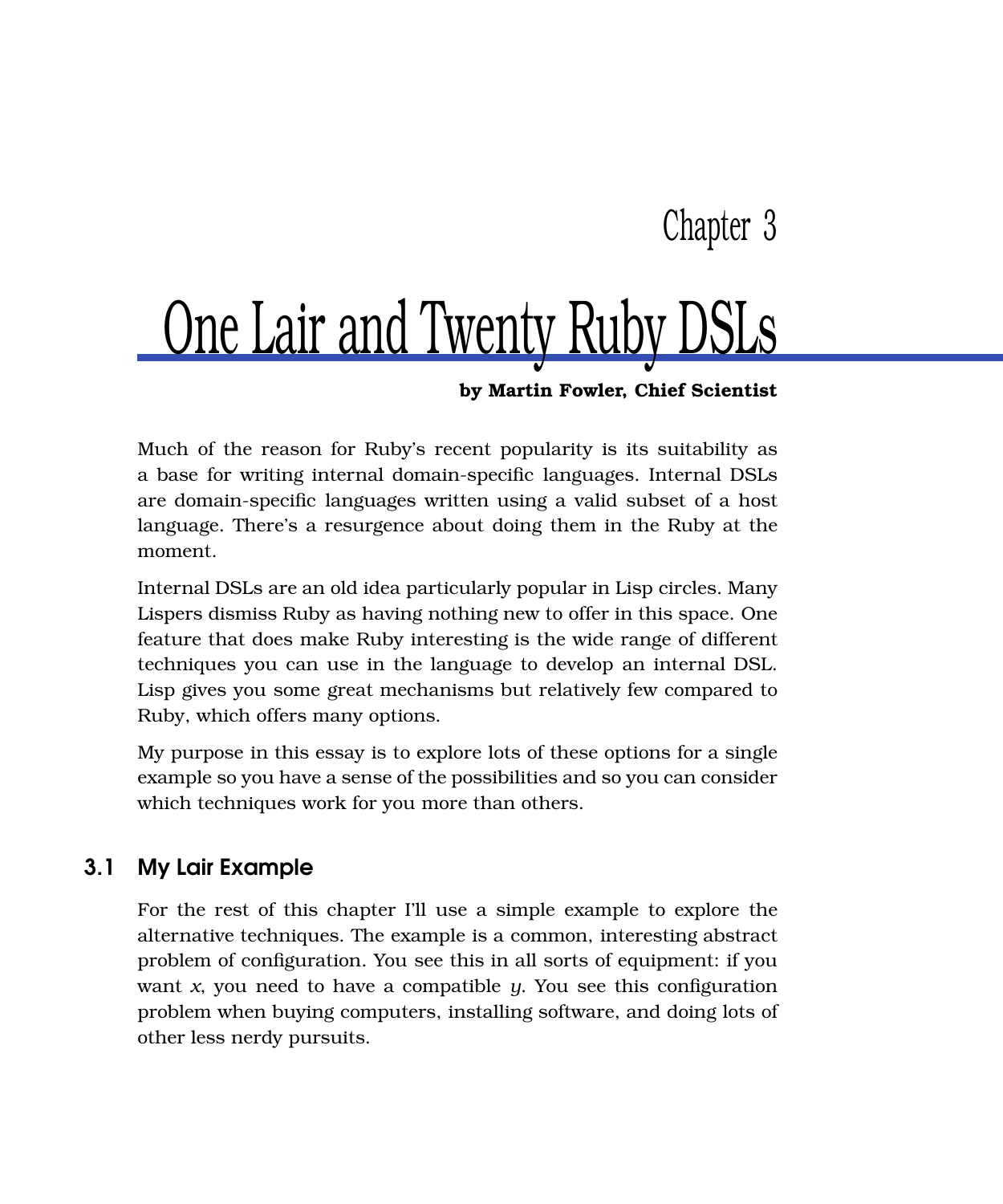For this particular case, imagine a company that specializes in providing complex equipment to evil megalomaniacs who want to conquer the world. Judging by the amount of films about them, it's a large market and one made better by the fact that these lairs keeping getting blown up by glamorous secret agents.

So, my DSL will express the configuration rules for things that megalomaniacs put in lairs. This example DSL will involve two kinds of things: items and resources. Items are concrete things such as cameras and acid baths. Resources are amounts of stuff you need, like electricity.

I have two kinds of resources in my example: electricity and acid. I assume that resources have potentially lots of different properties that need to be matched. For instance, I'll need to check that all the items' power needs are supplied by power plants in the lair (evil geniuses don't like bothering with utilities). As a result, each resource will be implemented by its own class in my abstract representation.

For the sake of the problem, I assume resources fall into two categories, simple ones that have a small, fixed number of properties that can thus be rendered as arguments in the constructor (electricity) and complex ones with many optional properties that need lots of setting methods (acid). Acid actually has only two properties for this example, but just imagine there are dozens of them.

When it comes to items, I can say three things about them: they use resources, they provide resources, and they depend on another item that needs to be present in the lair.

Now for the curious, here's the implementation of this abstract representation. I'll use the same abstract representation for all the examples I'll discuss:

```
Download lairs/model.rb
class Item
  attr_reader :id, :uses, :provisions, :dependencies
  def initialize id
    \thetaid = id
    Quses = []@provisions = []
    @dependencies = []
  end
  def add_usage anItem
    @uses << anItem
  end
```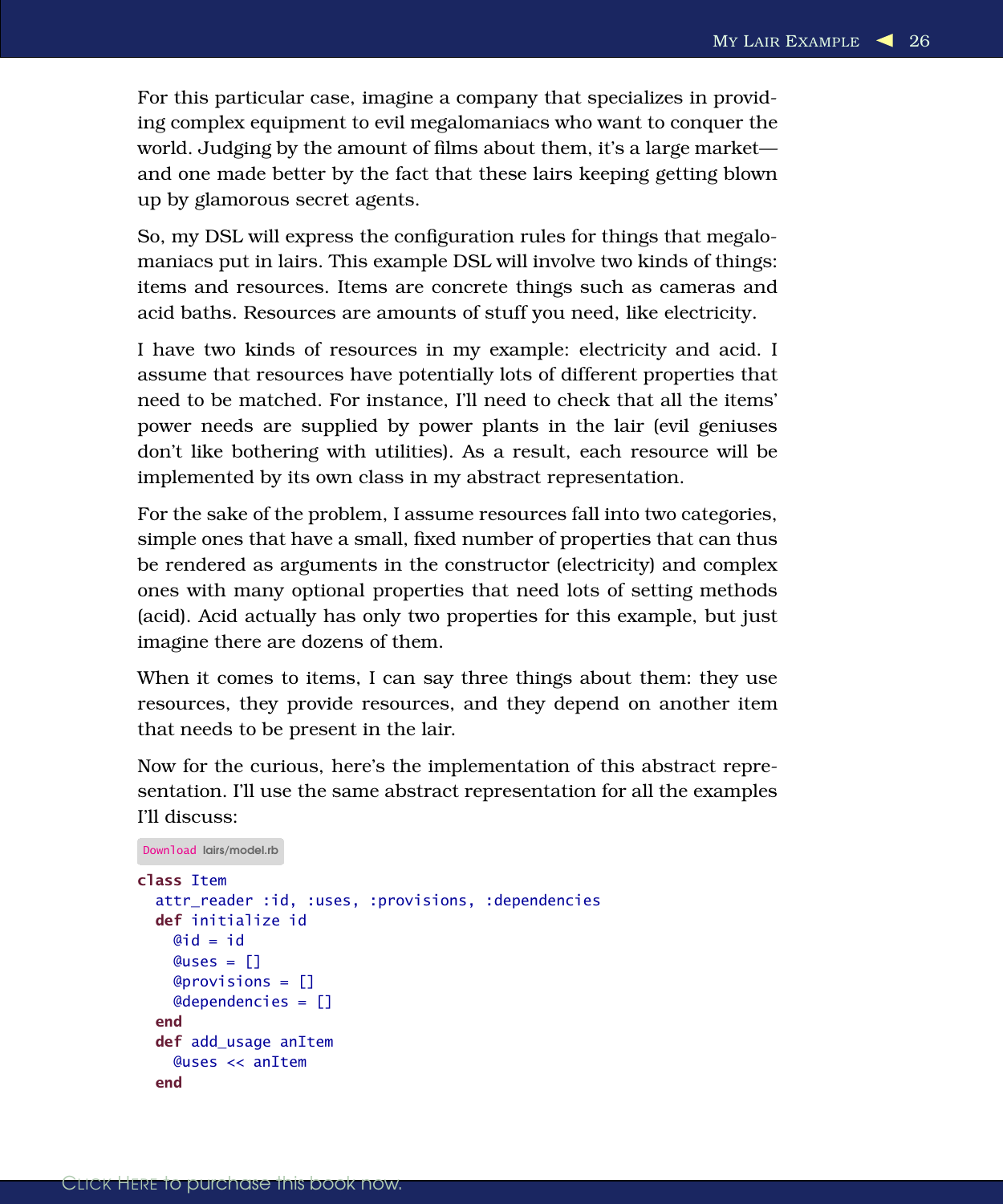```
def add provision anItem
    @provisions << anItem
 end
 def add_dependency anItem
    @dependencies << anItem
 end
end
class Acid
 attr_accessor :type, :grade
end
class Electricity
 def initialize power
   @power = power
 end
 attr_reader :power
end
```
I store any particular configuration in a configuration object:

Download [lairs/model.rb](http://media.pragprog.com/titles/twa/code/lairs/model.rb)

```
class Configuration
 def initialize
   @items = {}end
 def add_item arg
   @items[arq.id] = arq
 end
 def [] arg
    return @items[arg]
 end
 def items
   @items.values
 end
end
```
For the purpose of this chapter, I'll define just a few items and their rules:

- An acid bath uses 12 units of electricity and grade-5 hydrochloric acid (HCl).
- A camera uses 1 unit of electricity.
- A small power plant provides 11 units of electricity and depends on a secure air vent in the lair.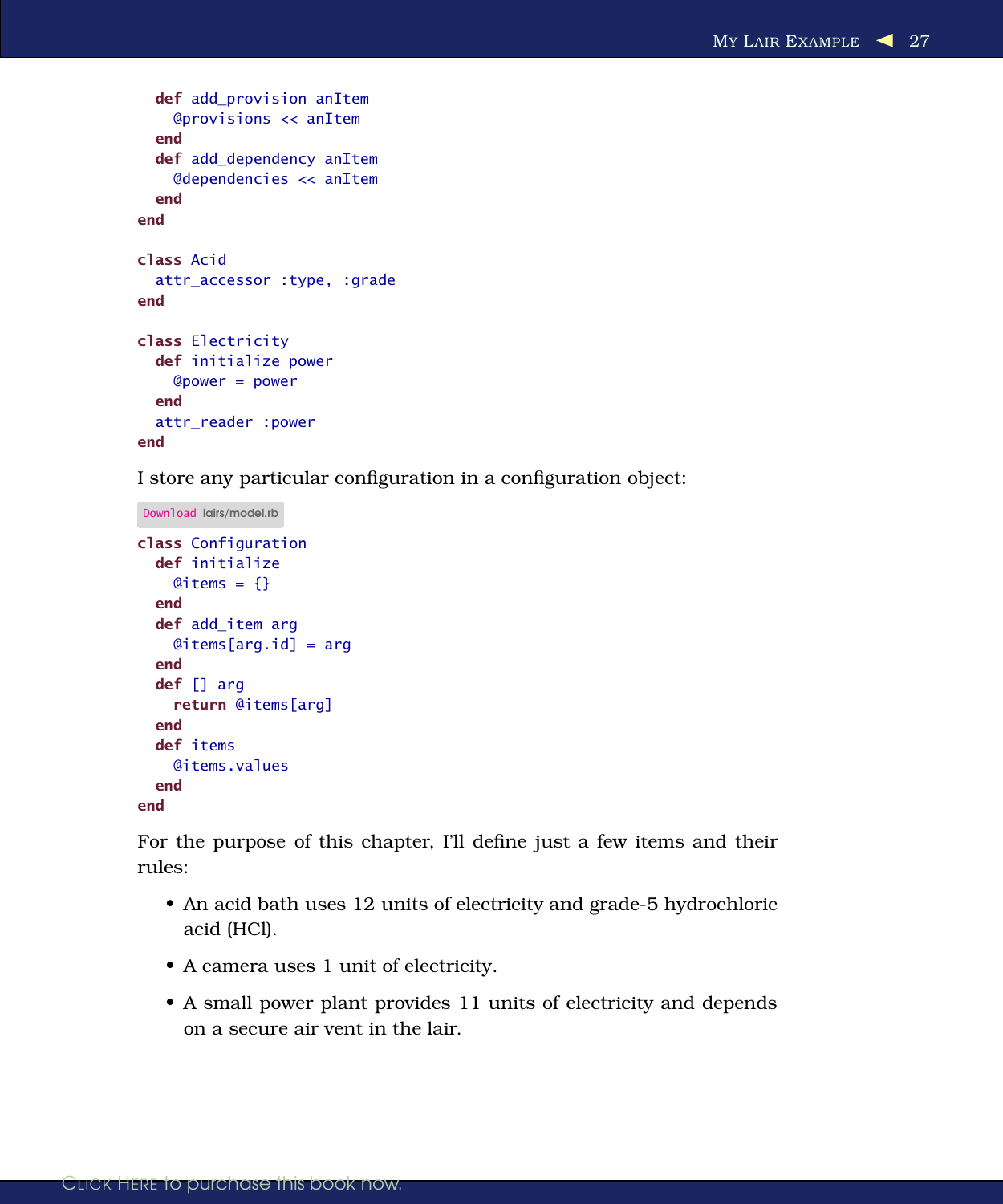I can state these rules in terms of the abstract representation like this:

```
Download lairs/rules0.rb
config = Configuration.new
config.add item(Item.new(:secure air vent))
config.add_item(Item.new(:acid_bath))
config[:acid_bath].add_usage(Electricity.new(12))
acid = Acid.newconfig[:acid_bath].add_usage(acid)
acid.type = :hclacid.qrade = 5config.add_item(Item.new(:camera))
config[:camera].add_usage(Electricity.new(1))
config.add_item(Item.new(:small_power_plant))
config[:small_power_plant].add_provision(Electricity.new(11))
config[:small_power_plant].add_dependency(config[:secure_air_vent])
```
Although this code populates the configuration, it isn't very fluent. The rest of this chapter explores different ways of writing code to express these rules in a better way.

#### 3.2 Using Global Functions

Functions are the most basic structuring mechanism in programming. They provide the earliest way to structure software and to introduce domain names into a program.

So, my first attempt at a DSL might be to use a sequence of global function calls:

```
Download lairs/rules8.rb
item(:secure_air_vent)
item(:acid_bath)
uses(acid)
acid_type(:hcl)
acid_grade(5)
uses(electricity(12))
item(:camera)
uses(electricity(1))
item(:small_power_plant)
provides(electricity(11))
depends(:secure_air_vent)
```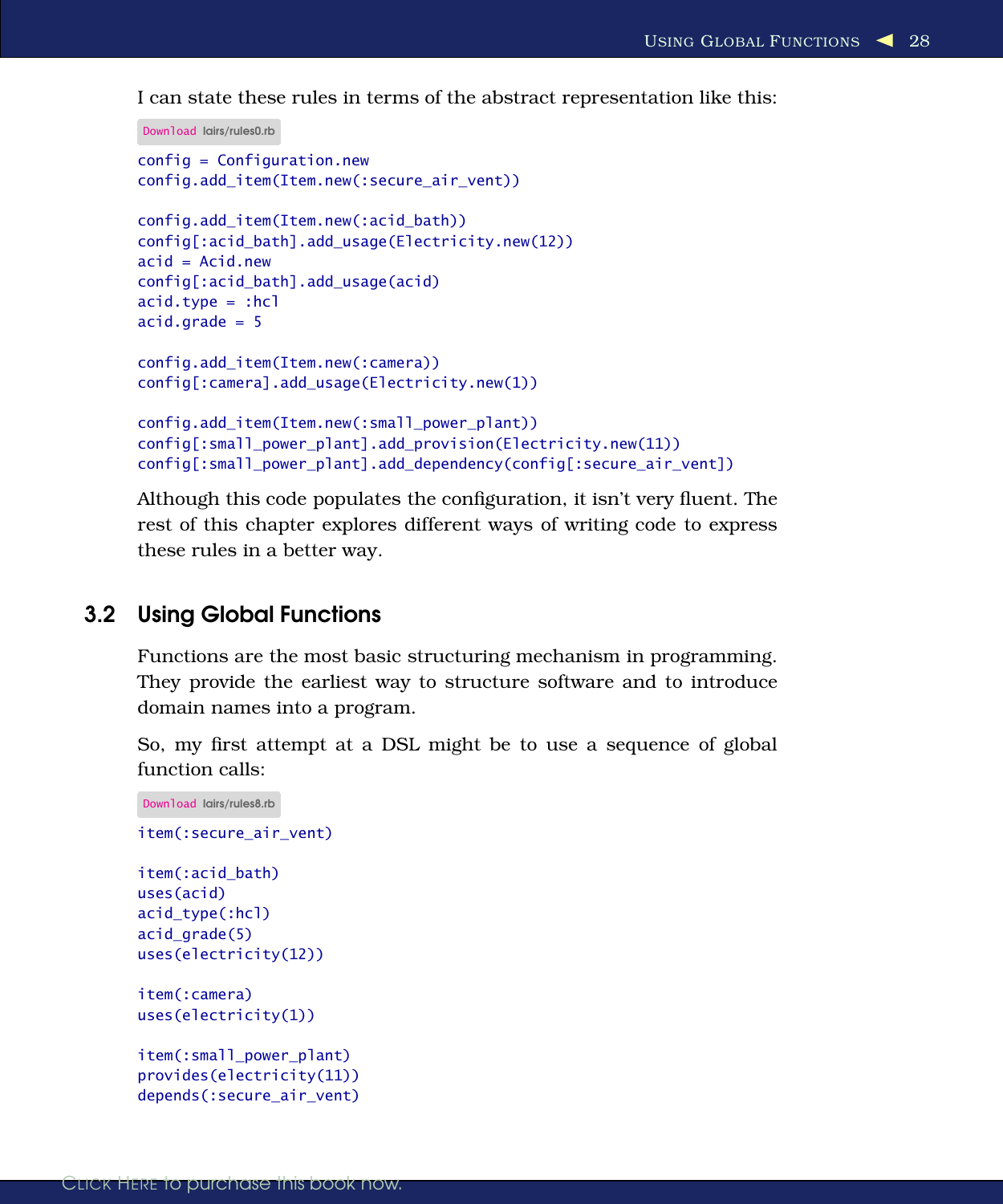The function names introduce the vocabulary of the DSL: **item** declares an item, and uses indicates that an item uses a resource.

The configuration rules in this DSL are all about relationships. When I say a camera uses 1 unit of electricity, I want to make a link between an item called *camera* and an electricity resource. In this first lair expression, this linkage is done through a context established by the sequence of commands. The line uses(electricity(1)) applies to the camera item because it immediately follows the declaration of *camera*. I might say that this relationship is defined implicitly by the *sequential context* of the statements.

As a human, you can infer the sequential context by how you read the DSL text. When processing the DSL, however, the computer needs a bit more help. To keep track of the context, I use special variables as I load the DSL; unsurprisingly, they're called *context variables*. One context variable keeps track of the current item:

```
Download lairs/builder8.rb
def item name
  $current_item = Item.new(name)
  $config.add_item $current_item
end
def uses resource
  $current_item.add_usage(resource)
end
```
Since I am using global functions, I need to use global variables for my context variables. This isn't that great, but as you'll see, there are ways to avoid this in many languages. Indeed, using global functions is hardly ideal either, but it serves as a starting point.

I can use the same trick to handle the properties of the acid:

```
Download lairs/builder8.rb
def acid
  $current_acid = Acid.new
end
def acid_type type
  $current_acid.type = type
end
```
Sequential context works for the links between an item and its resources but is not very good for handling the nonhierarchical links between dependent items. Here I need to make explicit relationships between items. I can do this by giving an item an *identifier* when I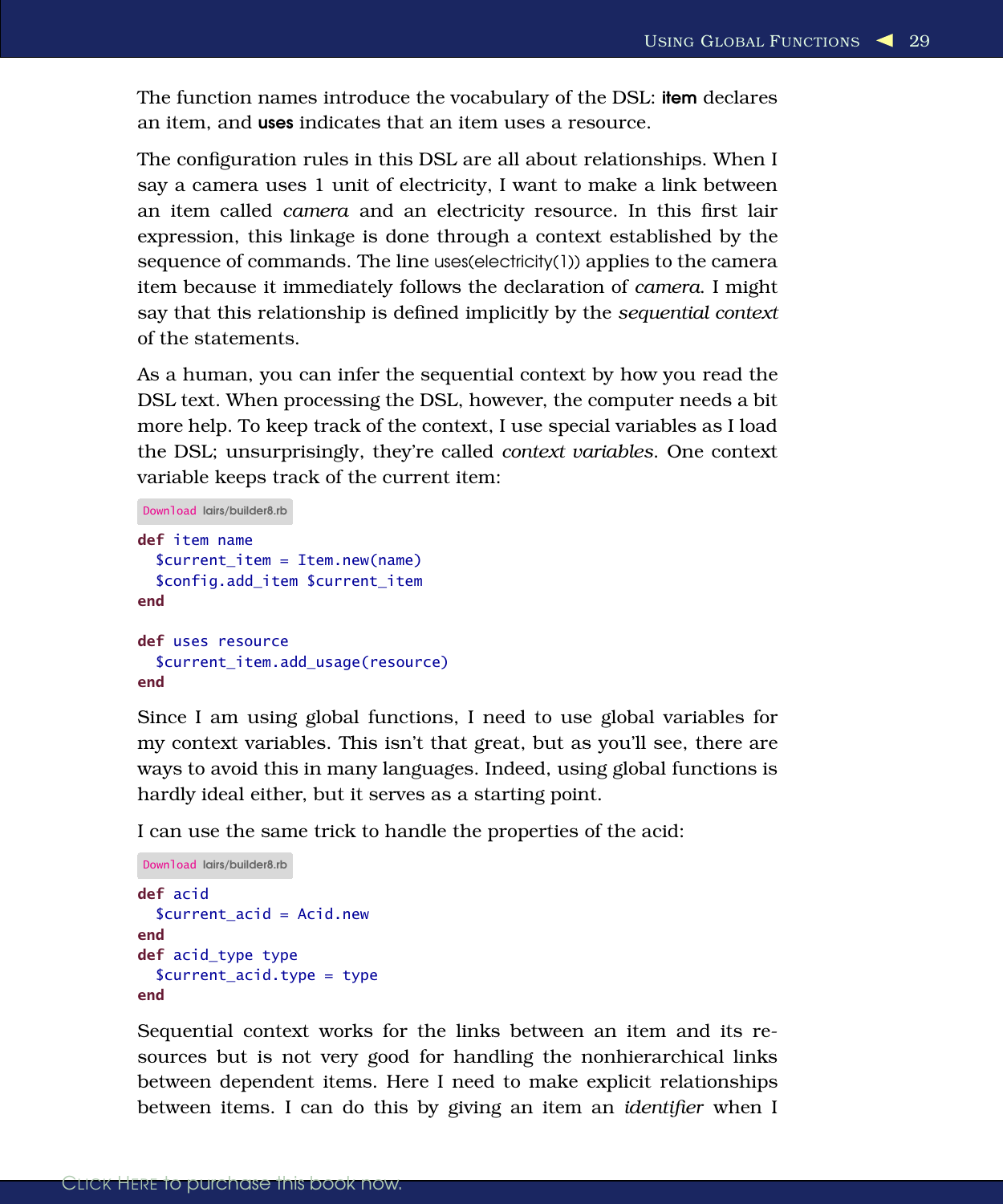declare it (item(:secure\_air\_vent)) and using that identifier when I need to refer to it later (depends(:secure\_air\_vent). The fact that it is the small power plant that depends on the secure air vent is handled through sequential context.

A useful distinction here is that the resources are what Evans calls value objects [\[Eva03\]](#page--1-0). As a result, they aren't referred to other than by their owning item. Items themselves, however, can be referred to in any way in the DSL through the dependency relationship. As a result, items need some kind of identifier so that I can refer to them later.

The Ruby way of handling an identifier like this is to use a symbol data type: :secure\_air\_vent. A symbol in Ruby is a sequence of nonwhitespace characters beginning with a colon. Symbol data types aren't in many mainstream languages. You can think of them as like strings, but for the particular purpose of this kind of usage. As a result, you can't do many of the usual string operations on them, and they are also designed so all uses of them share the same instance. This makes them more efficient for lookups. However, I find the most important reason to use them is that they indicate my intent of how I treat them. I'm using secure oir vent as a symbol, not a string, so picking the right data type makes my intent clear.

Another way of doing this, of course, is to use variables. I tend to shy away from variables in a DSL. The problem with variables is that they are variable. The fact that I can put a different object in the same variable means I have to keep track of which object is in which variable. Variables are a useful facility, but they are awkward to keep track of. For DSLs I can usually avoid them. The difference between an identifier and a variable is that an identifier will always refer to the same object—it doesn't vary.

Identifiers are necessary for the dependency relationship, but they can also be used to handle resources as an alternative to using sequential context:

```
Download lairs/rules7.rb
```

```
item(:secure_air_vent)
```

```
item(:acid_bath)
uses(:acid_bath, acid(:acid_bath_acid))
acid_type(:acid_bath_acid, :hcl)
acid grade(:acid bath acid, 5)
uses(:acid_bath, electricity(12))
```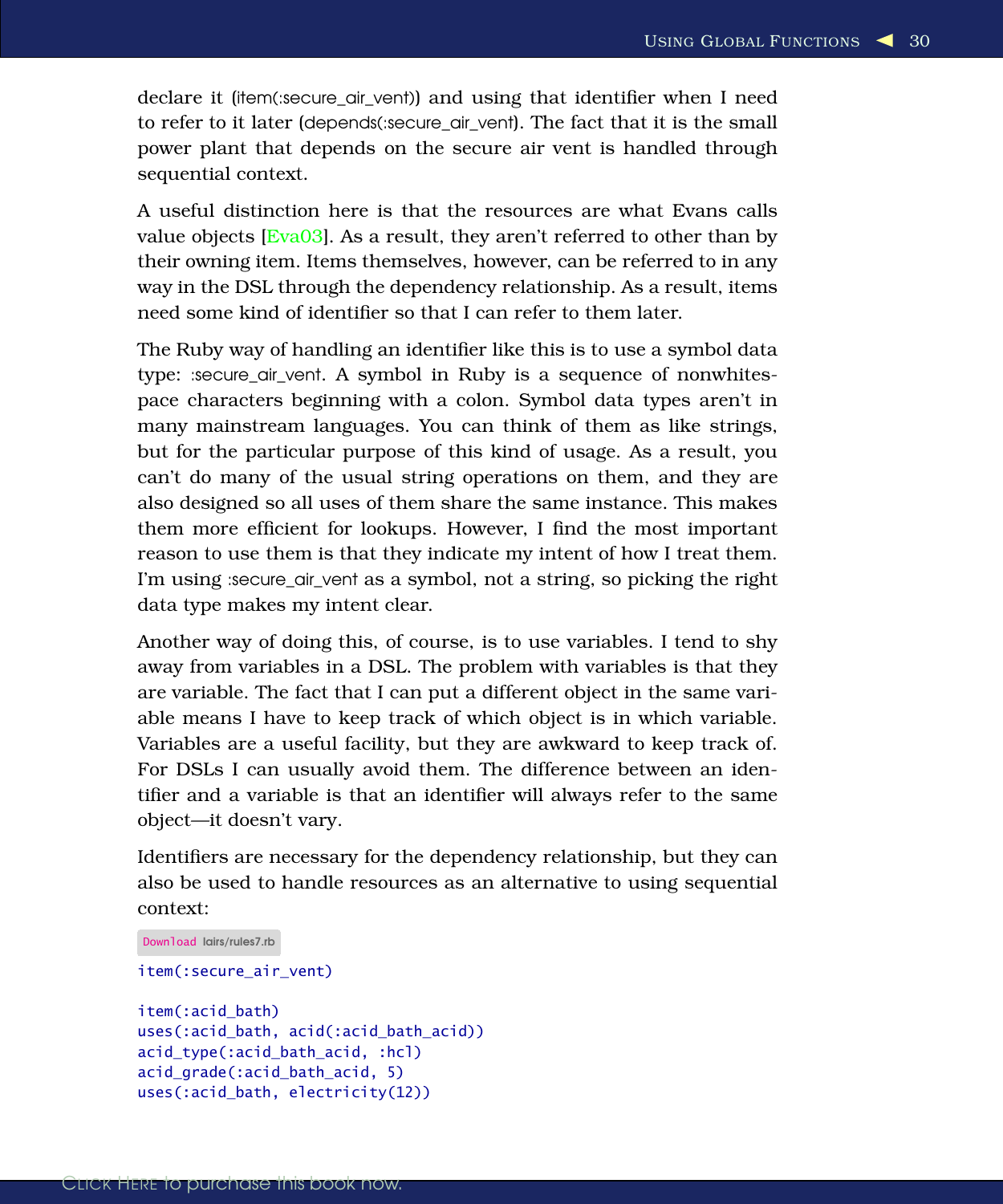```
item(:camera)
uses(:camera, electricity(1))
item(:small_power_plant)
provides(:small_power_plant, electricity(11))
depends(:small_power_plant, :secure_air_vent)
```
Using identifiers like this means I'm being explicit about the relationships, and it also allows me to avoid using global context variables. These are both usually good things: I do like being explicit, and I don't like global variables. However, the cost here is a much more verbose DSL. I think it's valuable to use some form of implicit mechanism in order to make the DSL more readable.

#### 3.3 Using Objects

One of the principal problems of using functions as I did earlier is that I have to define global functions for the language. A large set of global functions can be difficult to manage. One of the advantages of using objects is that I can organize my functions by classes. By arranging my DSL code properly, I can keep the DSL functions collected together and out of any global function space.

#### Class Methods and Method Chaining

The most obvious way to control the scope of methods in an objectoriented language is to use class methods. Class methods do help scope the use of functions but also introduce repetition because the class name has to be used with each call. I can reduce the amount of that repetition considerably by pairing the class methods with method chaining, as in this example:

```
Download lairs/rules11.rb
Configuration.item(:secure_air_vent)
Configuration.item(:acid_bath).
   uses(Resources.acid.
      set_type(:hcl).
      set_grade(5)).
    uses(Resources.electricity(12))
Configuration.item(:camera).uses(Resources.electricity(1))
Configuration.item(:small_power_plant).
    provides(Resources.electricity(11)).
    depends_on(:secure_air_vent)
```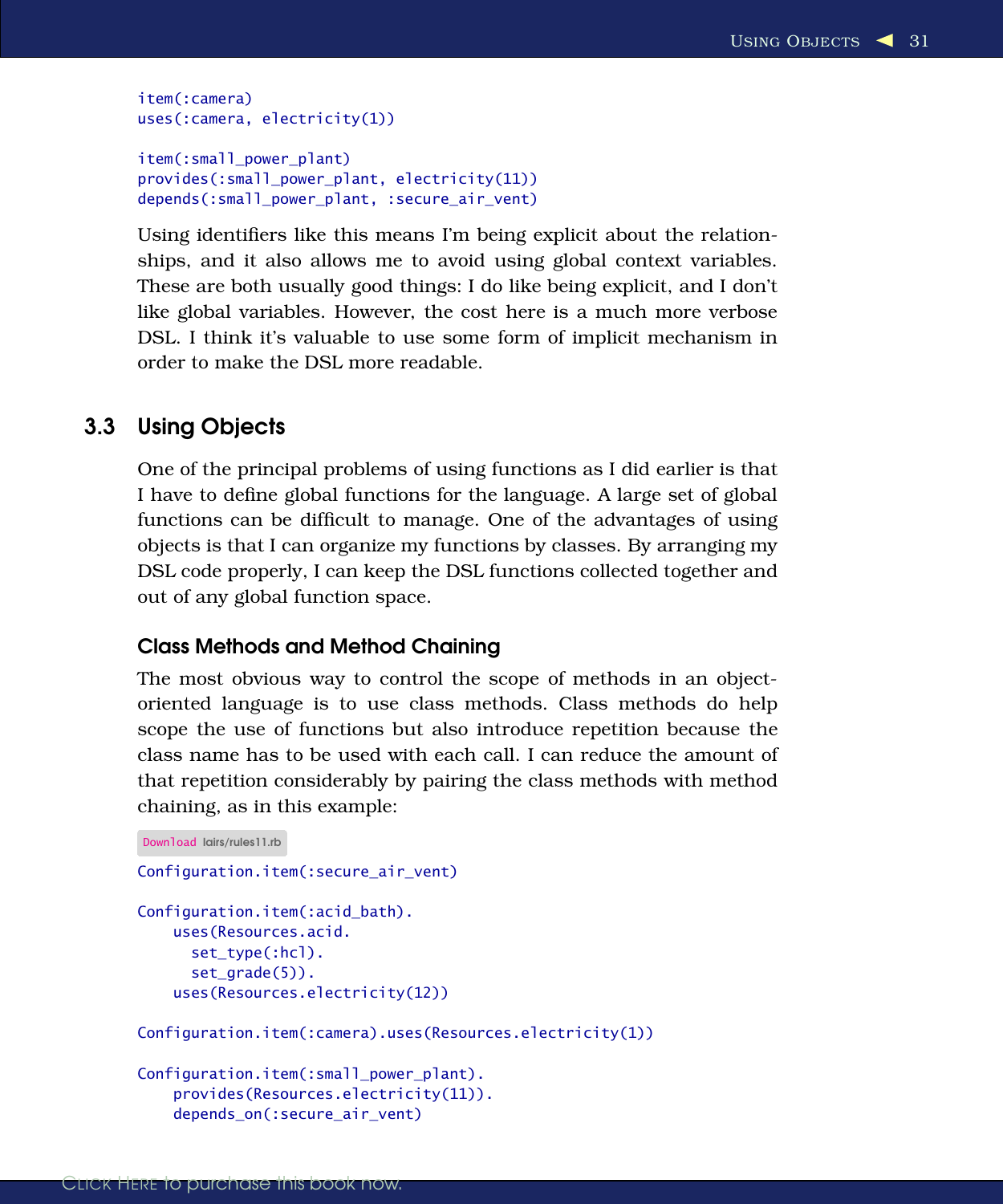Here I begin each of my DSL clauses with a call to a class method. That class method returns an object that is used as a receiver for the next call. I can then repeatedly return the object for the next call to chain together multiple method calls. In some places, the method chaining becomes a little awkward, so I use class methods again.

It's worth digging into this example in more detail so you can see what's happening. As you do this, remember that this example does have some faults that I'll explore, and remedy, in some later examples.

I'll begin with the opening of the definition of an item:

```
Download lairs/builder11.rb
def self.item arg
  new_item = Item.new(arg)
  @@current.add_item new_item
  return new_item
end
```
This method creates a new item, puts it into a configuration stored in a class variable, and returns it. Returning the newly created item is the key here, because this sets up the method chain.

```
Download lairs/builder11.rb
def provides arg
  add_provision arg
  return self
end
```
The provides method just calls the regular adder but again returns itself. This continues the chain, and the other methods work the same way.

Using method chaining like this is at odds with a lot of good programming advice. In many languages the convention is that modifiers (methods that change an object's state) do not return anything. This follows the principle of command query separation, which is a good and useful principle and one that's worth following most of the time. Unfortunately, it is at odds with a flowing internal DSL. As a result, DSL writers usually decide to drop this principle while they are within DSL code in order to support method chaining. This example also uses method chaining to set the type and grade of acid.

A further change from regular code guidelines is a different approach to formatting. In this case, I've laid out the code to emphasize the hierar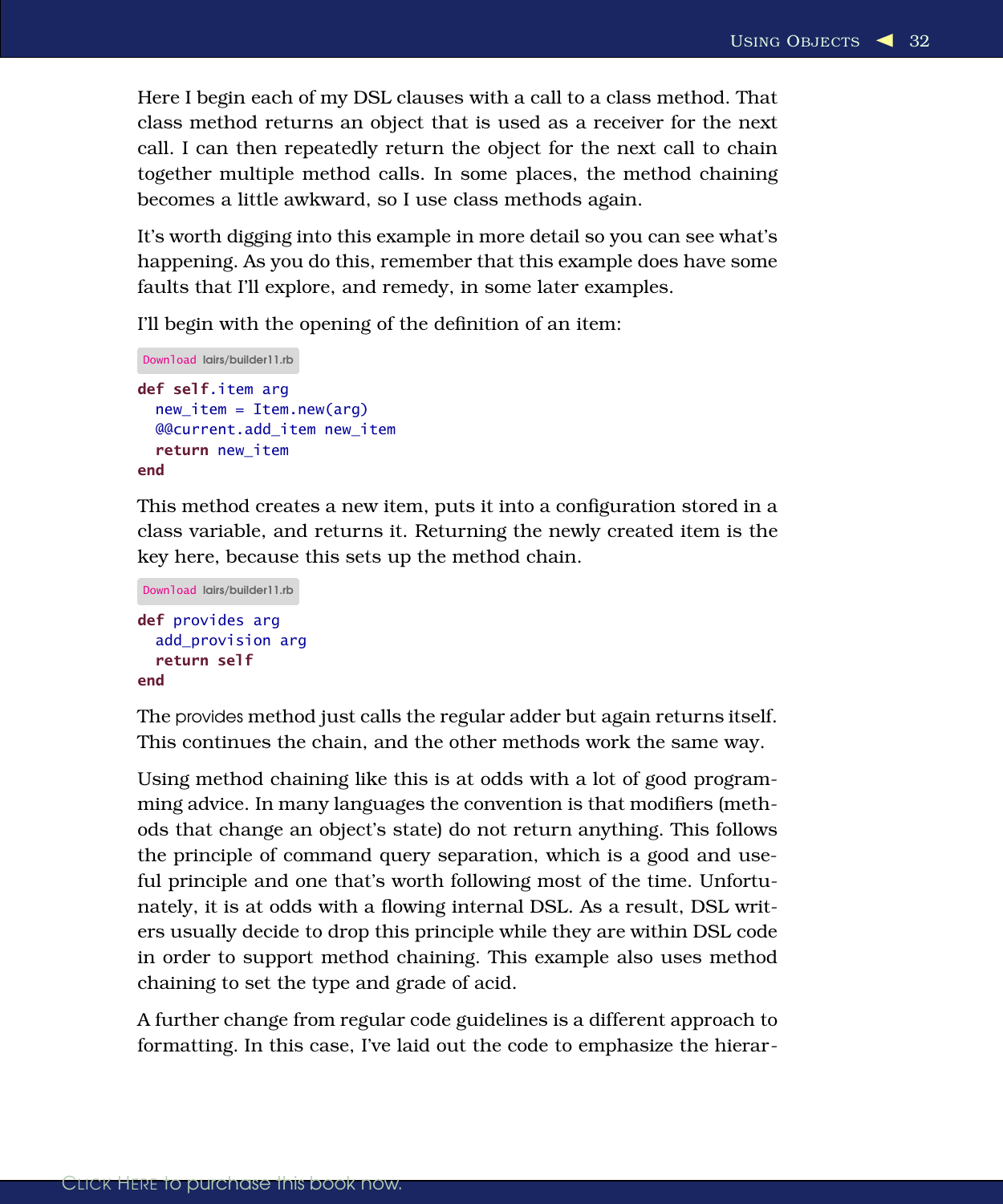chy that the DSL suggests. With method chaining you often see method calls broken over newlines.

As well as demonstrating method chaining, this example demonstrates how to use a factory class to create resources. Rather than add methods to the Electricity class, I define a resources class that contains class methods to create instances of electricity and acid. Such factories are often called *class factories* or *static factories* because they contain only class (static) methods for creating appropriate objects. They can often make DSLs more readable, and you avoid putting extra methods on the actual model classes.

This highlights one of the problems with this DSL fragment. To make this work, I have to add a number of methods to the domain classes methods that don't sit well. Most methods on an object should make sense as individual calls. But DSL methods are written to make sense within the context of DSL expressions. As a result, the naming, as well as principles such as command query separation, are different. Furthermore, DSL methods are very context specific, and they should be used only within DSL expressions when creating objects. Basically, the principles for good DSL methods aren't the same as what makes regular methods work effectively.

#### Expression Builder

A way of avoiding these clashes between DSLs and regular APIs is to use the Expression Builder pattern. Essentially this says that the methods that are used in a DSL should be defined on a separate object that creates the real domain object. You can use the Expression Builder pattern in a couple of ways. One route here is to use the same DSL language but to create builder objects instead of domain objects.

To do this, I can change my initial class method call to return a different item builder object:

```
Download lairs/builder12.rb
def self.item arg
  new_item = ItemBuilder.new(arg)
  @@current.add_item new_item.subject
  return new_item
end
```
The item builder supports the DSL methods and translates these onto methods on the real item object.